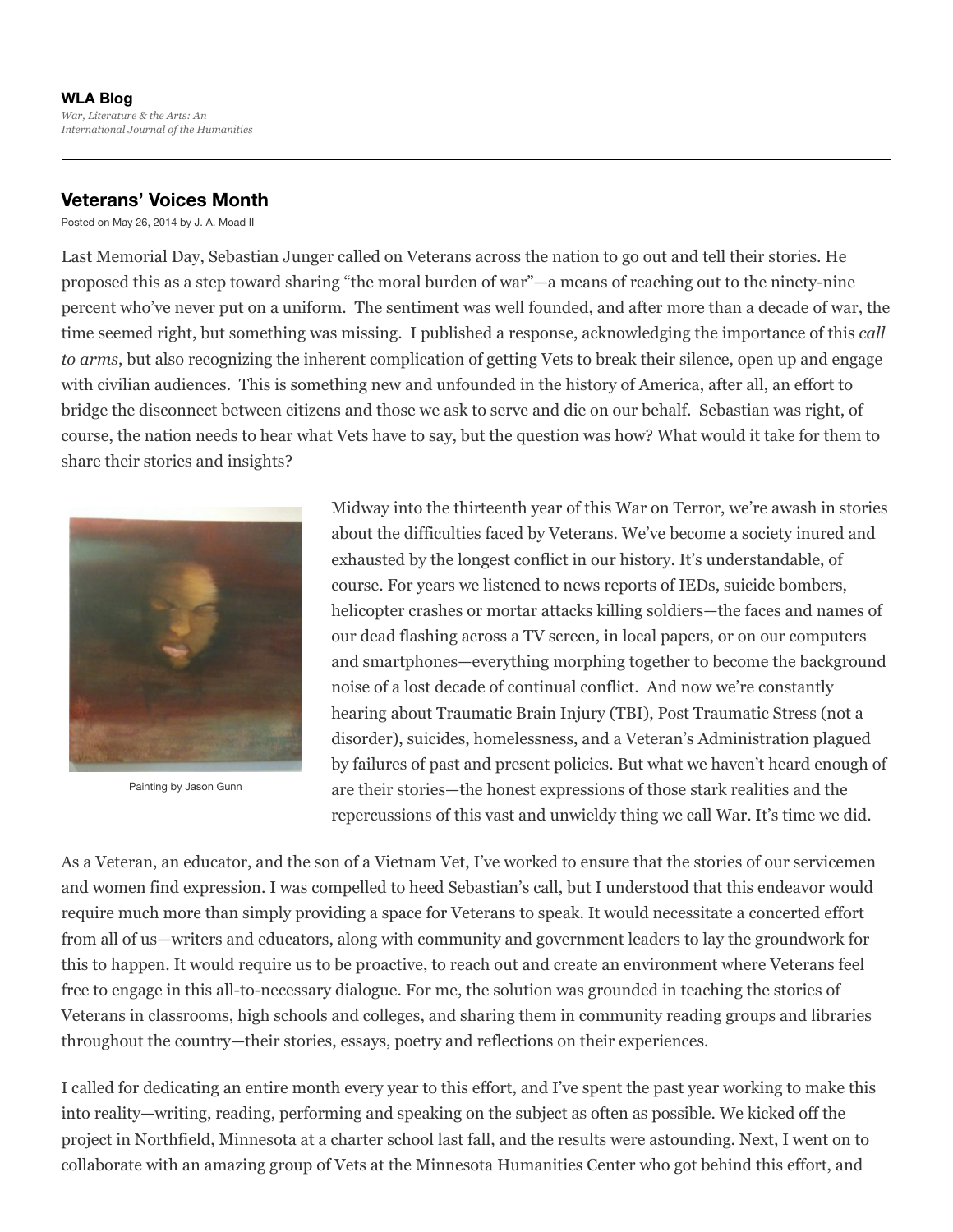together, we drafted a bill to make this official. All the hard work paid off. Last week, the Minnesota Legislature passed a bill designating October as **Veterans' Voices Month**. Here's the result:

"The month of October is designated as Veterans' Voices Month in recognition of the state's desire to honor, *recognize, and celebrate the contributions of veterans. Schools, organizations, and communities in the state are encouraged to hold events and programs that honor veterans and educate students and citizens about the* unique culture of the military by sharing and studying veterans' experiences through stories, essays, poetry, and *art from the men and women who have served in the armed forces."*

For me, it seems all too appropriate that this initiative begins in Minnesota, a leader in the Humanities, and the home state of one of the greatest war writers of our generation, Tim O'Brien. As a young boy growing up in the shadow of the Vietnam, I felt all too-keenly the reverberations of O'Brien's war on my father's generation. Through young eyes, I came to see many of those Veterans as distant shadows, men who wanted to be left alone, disappearing into woodsheds or off fishing and hunting away from people—strong, stone-hard men withdrawing from a society that sent them off to fight. They carried the weight of their war and struggles all alone, and like so many other Vets in our history, they bore the burden in silence. I was fascinated by these strong men, and like many kids of my generation, we were enamored with war and by the secrets concealed behind their distant eyes. Silence has a kind of allure, after all, and in the absence of their words, I imagined glorious adventures and exciting, heroic tales being withheld from me. I wanted to be a hero, too, to go off and fight, to break myself upon some distant shore and discover what these men had experienced. I had no idea that most of them wanted only to forget, often struggling with alcohol or drug addiction, working to suppress the images and memories of a distant jungle. I wish I'd been fortunate enough to hear what only they could tell me.

I've only been in Minnesota for three years, but Tim O'Brien's wonderful novel, *In the Lake of the Woods,* has imprinted another image of the distant Veteran in my subconscious—that of a man slipping quietly into a canoe and heading out into a vast lake all alone. I see that person, like so many other Vets, adrift without any clear sense of direction, lost and engulfed in their own silence, misunderstood and uncertain where to turn. My hope is that this project will serve as a beacon to some, calling them home and providing a safe harbor for expression—that their words will light the way for future generations.

So now we begin. Over the next year, I'm going to reach out to emerging Veteran Writers and introduce them to you, men and women who are working hard to express the inexpressible, digging deep within to impart their stories in a variety of ways—words that must be heard. I'll find them for you, and along the way, I'll work to engage with other states to join with Minnesota and declare October as Veterans' Voices Month.

The more I've written and spoken about this project, the more I've come to realize how little that we, as a nation, understand about the repercussions of war on both the individual and society. It's as if these hard truths have been boxed up and buried along with dead, locked deep inside the hearts of Veterans, or woven into the fabric of some infinite war memorial and contained there to be viewed from a safe distance and then forgotten. For me, this project transcends the notion of ending silence and has become about our responsibility to the future, to those boys and girls who we will call on to fight in future wars—many yet, unborn. This project is about bearing the weight of history into the present, like some vast meteor composed of every Veteran's story, past and present, crashing into a great lake and breaking open. I imagine their words reverberating outward—rippling across the nation into schools and libraries, churches, town halls and on stages where we listen, together as one, and do not judge, but bear witness to what these men and women have to tell us. We need their stories to find us, to wash